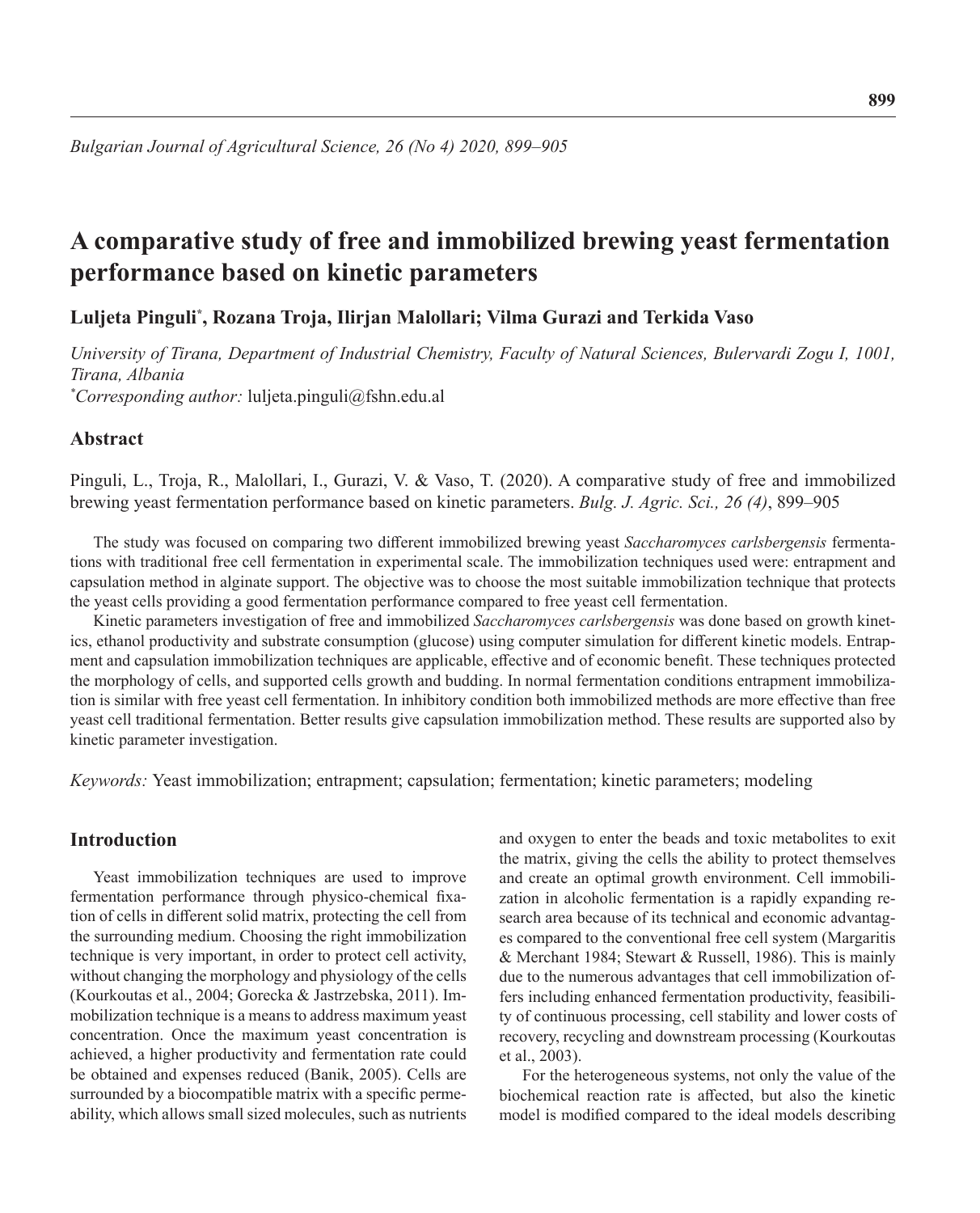the substrate consumption or product formation. For these reasons, the kinetic parameters of the biochemical reactions with immobilized cells differ from those of homogeneous environments. However, immobilized cells still have limited industrial application. The process of immobilization changes not only the environment, but also the physiological and morphological characteristic of cells, and the catalytic activity of enzymes. Therefore the fermentation conditions (kinetics) of the free yeast fermentation and of the immobilized cell process are different (Kostov et al., 2012).

Kinetics of fermentation with immobilized yeast is also affected by permeability of the capsule. Applying the right immobilization technique is very important for the cells as their activity, morphology and physiology ought to be preserved, and a high cell concentration retained in the immobilized bead. Kinetic of glucose consumption, ethanol production and effect of substrate and product inhibition were study based on batch fermentations performance. Specific growth rate is usually affected by the presence of inhibition components in the bioreactor. Any deviation from normal correlation of specific growth rate and substrate concentration, show the substrate impact on cell growth, therefore over the fermentation process (Gurazi et al., 2016). However there is no model universal structure that could perfectly suit glucose fermentation by all possible kinds of strains since each particular strain has its specifics that require an individual approach to kinetics modeling (Duarte et al., 2013; Snoep et al., 1999).

## **Materials and Methods**

There were used two different immobilization techniques both in the same support which was calcium alginate, but they differ in the manner that they trapped yeast cells. The purpose of these techniques is to encapsulate the yeast in a calcium alginate gel, but they are performed in reverse. For the capsulation immobilization (Figure 1) is prepared, a 1.3% calcium chloride  $CaCl<sub>2</sub>$  and 1.3% of carboxymethylcellulose solution and a 0.6% solution of sodium alginate. Yeast cells are mixed with the solution of calcium chloride and carboxymethylcellulose and then poured drop by drop in the Na-alginate solution in continues stirring. The beads obtained are washed 3 times with sterilized and distillated water than stored in  $1.3\%$  CaCl<sub>2</sub> solution for 30 min (Rrathone et al., 2013).

Entrapment immobilization is the reverse technique and consists in mixing the yeast with a 6% solution of sodium alginate and pour out this mixture drop by drop in a 0.1M solution of calcium chloride  $CaCl<sub>2</sub>$ . The beads obtained are left in a solution of  $CaCl<sub>2</sub>$  for 30 min in order to increase their stability. Before inoculation the beads are washed 3 times with distillated water to remove the remaining cells not entrapped or excess calcium ions (Duarte et al., 2013).



**Fig. 1. Immobilized yeast:** *a* **– capsulation immobilization,**  *b* **– entrapment immobilization**

#### *Fermentation*

Periodic fermentation was carried out, in 250 ml volume in 12° Plato beer wort substrate. Yeast strain was used in free form and immobilized form in alginate support in beads with a diameter around 4–5 mm. yeast. There were used two different cell density fermentations,  $8\%$  (v/v) and  $15\%$  (v/v) inoculums. Measurement techniques used were Analitica EBC and Microbiologica EBC from European Brewery Convention (Virkajarvi et al., 2000).

#### *Kinetic parameters evaluation*

We chose simplified mass balance mathematical models that reflect only the kinetic rates of the main process reactions: biomass growth, ethanol production and substrate consumption for biomass and product formation (Aiba et al., 2000). The fermentation process kinetics was described with the ordinary differential equation (Di Serio et al., 2001):

$$
\frac{dX}{dt} = \mu X
$$
  
\n
$$
\frac{dP}{dt} = qX,
$$
  
\n
$$
\frac{dS}{dt} = -\frac{1}{Y_{XX}} \frac{dX}{dt} = -\frac{1}{Y_{PS}} \frac{dP}{dt}
$$
\n(1)

where  $X$  was biomass concentration,  $P$  is ethanol concentration, *S* substrate concentration,  $Y_{X/S}$  and  $Y_{P/S}$  were yield coefficients,  $\mu$  and  $q$  were specific growth and product accumulation rates.

The main kinetic parameters are:

– Maximal specific growth rate  $\mu_{\text{max}}$ ,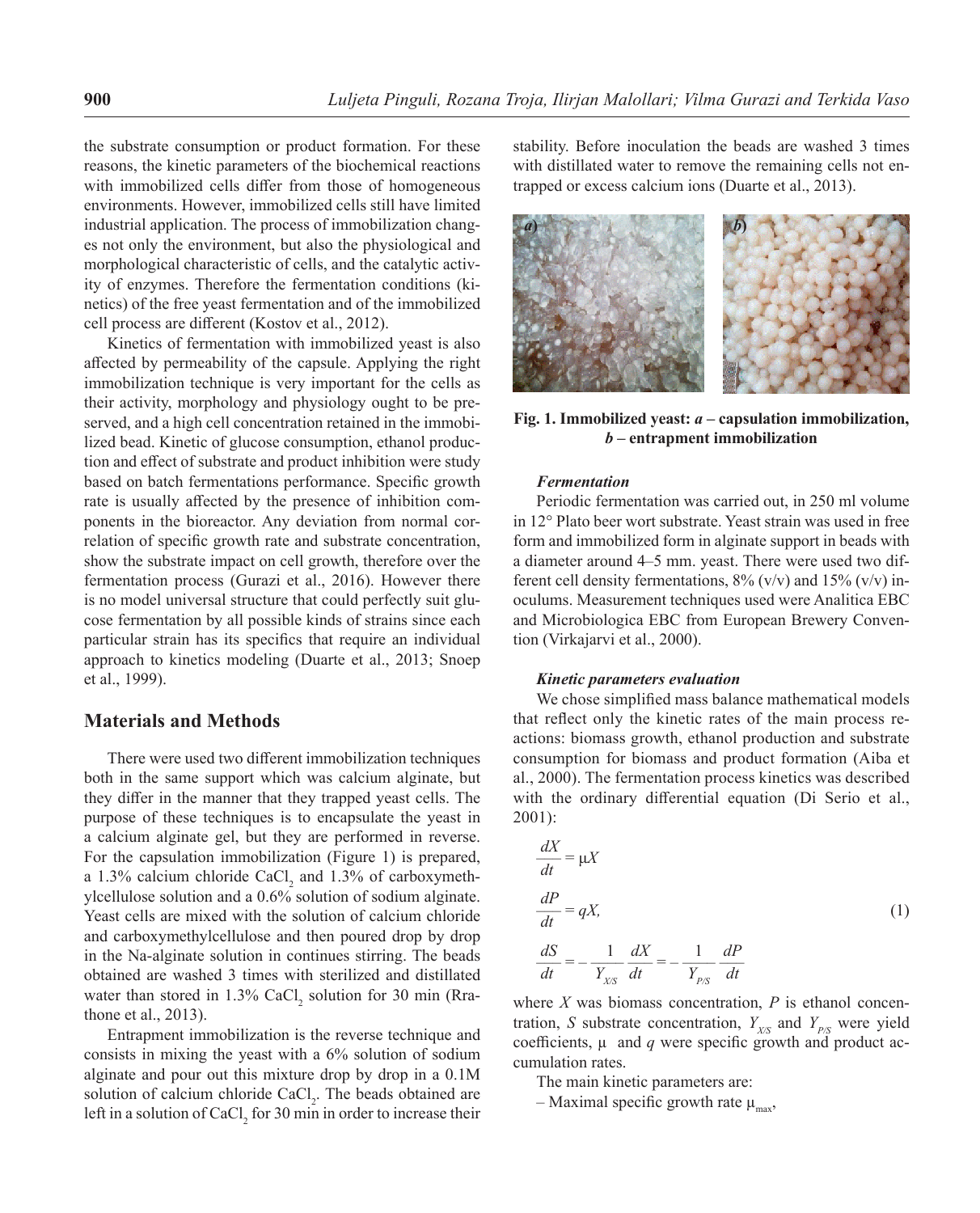$-$  Monod constant,  $K_s$  value is the concentration of substrate when  $\mu$  is equivalent to half of  $\mu_{\text{max}}$ 

Inhibition constant  $K<sub>i</sub>$  presents how potent an inhibitor is, it is the concentration required to produce half maximum inhibition.

In this research are used these models:

- Monod 
$$
\mu = \mu_{max} \frac{s}{s + K_s}
$$
 (2a)

- Contois 
$$
\mu = \mu_{max} \frac{s}{K_s \times x + s}
$$
 (2b)

-Teisser 
$$
\mu = \mu_{max}(1 - e^{-s/k_s})
$$
 (2c)

- Substitute inhibition 
$$
\mu = \mu_{max} \frac{s}{K_s + s} e^{-s/k_s}
$$
 (2d)

- Product inhibition (Aiba) 
$$
\mu = \mu_{max} \frac{s}{s + K_s} \exp(-K_i^* p)
$$
 (2e)

# **Results and Discussion**

Figures 2 and 3 represent fermentation performance in terms of substrate consumption and ethanol production. Increasing cell density in immobilized beads results in a similar fermentation with free cells. Better results represent entrapment method due to better contact cell-substrate.





**Fig. 2. Extract consumption for capsulated, entrapment immobilized and free yeast fermentation;**  *a***) 8% (v/v);** *b***) 15% (v/v) inoculums**



## **Fig. 3. Fermentation performance in terms of ethanol production for** *a***) 8% inoculumn;** *b***) 15% inoculumn**

Yeast cell vitality is higher for immobilized yeasts compared to free yeasts. Comparing entrapment method with capsulation method better results referring yeast vitality we have with entrapment immobilization method. There is only a slightly difference but is evident during all the batches. Perhaps this phenomenon is related with support structure. The structure of alginate support with entrapment method batch after batches is loosed, bead diameter is increased with 1–2 mm and a part of yeast passed from the alginate bead to suspension. This makes the fermentation similar to free cell fermentation but in the same time refreshes yeasts entrapped in the structure of alginate. On the other hand capsulated structure is stronger and cell "loose" is smaller. For this reason fermentation performance is lower compared to free cell. Higher vitality of immobilized yeast compared to free cell is related also with better maintenance and management of yeast batch after batch. Immobilized cells handle more easily, washed more easily and inoculation process is easier and safer. Contaminants also, were lower at immobilized batches (Table 1 and Table 2).

There is a difference referring number of cells in alginate support for two different methods (Table 3). Number of cells at entrapment beads remain in the same level almost all the time because this structure loose a considerable amount of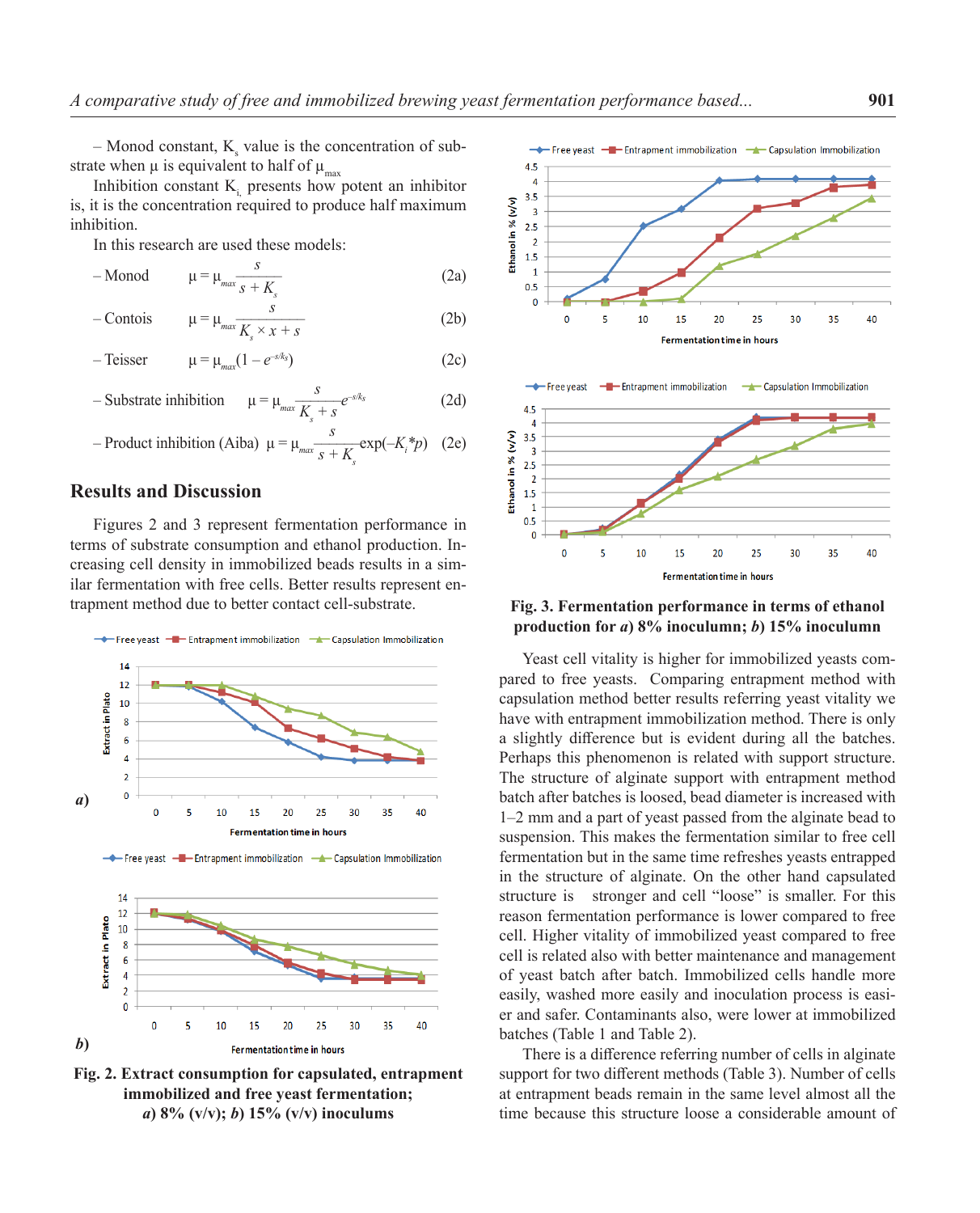|                                               | Yeast Vitality in % |       |       |                                                                                                                                                        |        |  |
|-----------------------------------------------|---------------------|-------|-------|--------------------------------------------------------------------------------------------------------------------------------------------------------|--------|--|
|                                               |                     |       |       | After I <sup>st</sup> Batch   After II <sup>nd</sup> Batch   After III <sup>d</sup> Batch   After IV <sup>th</sup> Batch   After V <sup>th</sup> Batch |        |  |
| Entrapment immobilization yeast fermentation  | 87.8%               | 89.4% | 93.6% | 93%                                                                                                                                                    | 92.6%  |  |
| Capsulation immobilization yeast fermentation | 93%                 | 92%   | 87%   | 86%                                                                                                                                                    | 85.7%  |  |
| Free cell fermentation                        | 75.1%               | 88.6% | 89.4% | 83%                                                                                                                                                    | 78.72% |  |

**Table 1. Cell vitality for the different fermentation batches (8% (v/v) inoculumn). Vitality of yeast used for immobilization and free cell fermentation in the first batch 94%**

**Table 2. Number of cells inside the alginate support batch after batches compared to the number of yeast cells in the**  beginning of fermentation. Number of cells is counted with hemocytometer after beads are soluted in Na<sub>2</sub>CO<sub>3</sub> solution

|                                      | Unused beads      | After I <sup>st</sup> Batch | After $\prod^{\text{nd}}$ Batch |                   | After III <sup>d</sup> Batch   After IV <sup>th</sup> Batch   After V <sup>th</sup> Batch |                    |
|--------------------------------------|-------------------|-----------------------------|---------------------------------|-------------------|-------------------------------------------------------------------------------------------|--------------------|
| Cell number/ml<br>Entrapment method  | $3 \times 10^{7}$ | $6 \times 10^7$             | $14 \times 10^{7}$              | $9 \times 10^{7}$ | $3.4 \times 10^{7}$                                                                       | $4 \times 10^{7}$  |
| Cell number/ml<br>Capsulation method | $3 \times 10^{7}$ | $20 \times 10^{7}$          | $24 \times 10^7$                | $27 \times 10^7$  | $31 \times 10^7$                                                                          | $30 \times 10^{7}$ |

**Table 3. Number of yeast cell/ml inside alginate structure and number of cells released in sunspension in fermentation medium for a tipical fermentation. (III batch; 120 Plato wort, 8% (v/v) inoculumn)**

|               | Fermentation Time in hours | Entrapment immobilization | Capsulation immobilization |
|---------------|----------------------------|---------------------------|----------------------------|
| Cell/ml       |                            | $14x10^7$                 | $20 \times 10^7$           |
| in beads      | 12                         | $25x10^7$                 | $36x10^{7}$                |
|               | 24                         | $20 \times 10^7$          | $44x10^7$                  |
|               | 36                         | $12x10^7$                 | $32x10^7$                  |
| Cell/ml       |                            |                           |                            |
| in the medium |                            | $13x10^2$                 |                            |
|               | 24                         | $6.6x10^{5}$              | $3x10^3$                   |
|               | 36                         | $9.6x10^{6}$              | $5x10^4$                   |

yeast in the medium. A capsulated bead retains better yeasts inside of their structure and looses only a small amount of yeast in the medium. Yeast forms after the first batch were lengthy.

## *Morphological characteristics of yeast cells in immobilized beads*

Compared to free yeast fermentation a similar cell growth it is noted also for entrapment and capsulated immobilized yeast. Cells were very good developed and multilateral or unilateral budding and pseudomycelium formation was shown. Cell counting performed by Thomas camera showed that cell vitality increases after fermentation in immobilized beads, compared to free cell suspension.

Further investigation was done based also in kinetic parameters. Kinetic parameters were determined based on well known linear equation derived from Monod Model.

To evaluate fermentation performance based on kinetic constant *i max* and Ks, we have used three linearization methods:

$$
\text{Lineweaver} - \text{Burk} \qquad \frac{1}{\mu} = \frac{K_s}{\mu_{max}} \frac{1}{s} + \frac{1}{\mu_{max}} \tag{3a}
$$

$$
\text{Hans Woolf} \qquad \frac{s}{\mu} = \frac{1}{\mu_{\text{max}}} s + \frac{K_s}{\mu_{\text{max}}} \tag{3b}
$$

Eadie Hofslee 
$$
\mu = -K_s \frac{\mu}{s} + \mu_{max}
$$
 (3c)

The highest correlation coefficient was chosen, and K was determined by the mathematical method trial and error (Figures 4, 5, 6 and 7; Table 4).

The maximum specific growth rate for entrapment yeast cells is almost the same compared to free yeast cell as high is the cell yeast density used in normal fermentation medium and smaller the bead size is. During fermentation, the diameter of immobilized beads increased and structure released more cells in the medium. In the present investigation, they were used in a very good yeast condition, up to six batches (Figure 8).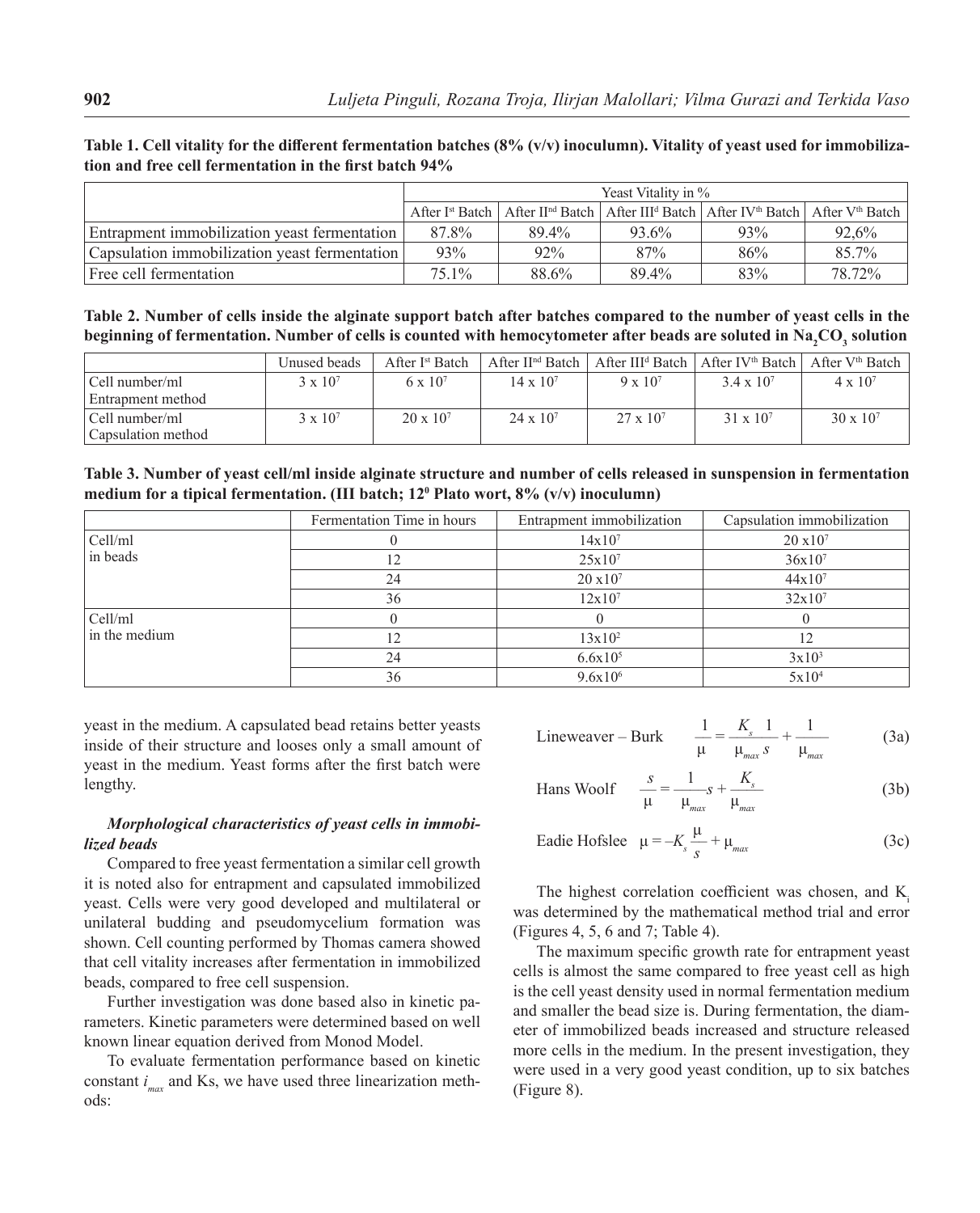

**Fig. 4. Yeast immobilized with entrapment technique, before (***A***) and after fermentation (***B***)**



**Fig. 5. Yeasts immobilized with capsulation technique before**  $(A)$  and after fermentation  $(B)$ 



**Fig. 6. Free yeast before (***A***) and after fermentation (***B***)**

|  | Table 4. Kinetic constants, $i_{max}$ and K <sub>s</sub> for immobilized |  |  |  |
|--|--------------------------------------------------------------------------|--|--|--|
|  | yeast with entrapment and capsulation method com-                        |  |  |  |
|  | pared to free cell fermentation                                          |  |  |  |

|                                         |                        | Free cell | Entrap-<br>ment<br>(4mm) | Capsula-<br>tion<br>(4mm) |
|-----------------------------------------|------------------------|-----------|--------------------------|---------------------------|
| $12^{\circ}$ Plato<br>fermenta-<br>tion | $Ks$ ( <sup>0</sup> P) | 10.2      | 7.1                      | 14.3                      |
|                                         | $\mu_{MAX}$<br>(1/h)   | 0.48      | 0.4                      | 0.11                      |

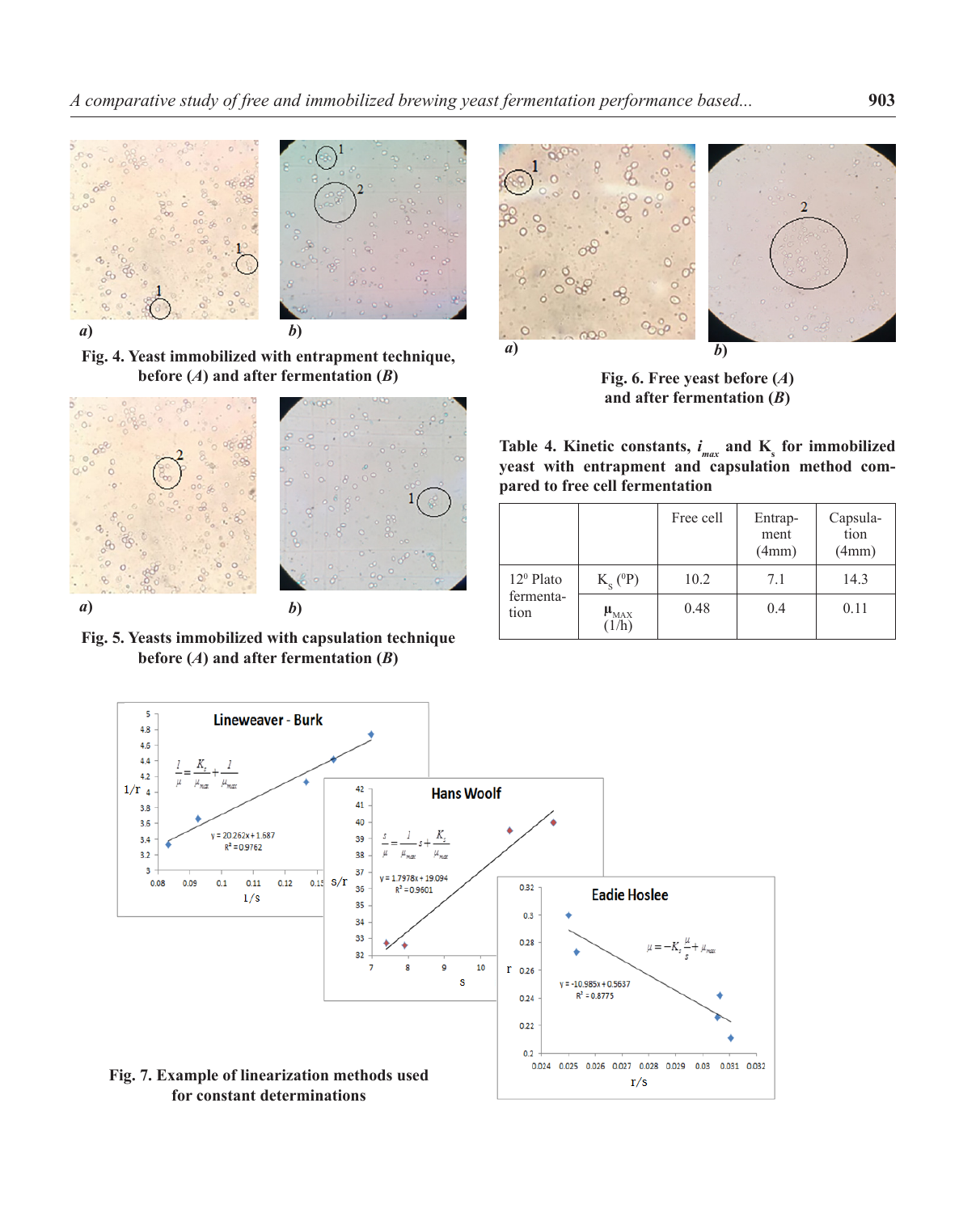

**Fig. 8. Comparison of mathematical models for specific growth rate in the cases of capsulated immobilized (***a***) cells entrapment immobilized cells (***b***), (c) free cells. Case study for high cell density 15% (v/v)**

### **Conclusions**

This study investigated free and immobilized in tow different techniques in alginate of *Saccharomyces carlsbergensis* based on different kinetic parameters, kinetic models, growth curves and fermentation performance. Entrapment and capsulation immobilization techniques are applicable, effective and of economic benefit. We recommend to use the entrapment immobilization technique because the beads are easier to obtain, more uniform, stable and smaller in size which allows a better mass transfer through polymer support. Immobilized yeast is easier to handle than the free cells. In addition, it could be reused both in batch and continuous processes. Entrapment and capsulated immobilization techniques protected the morphology of cells, and supported cells growth and budding. Even with slightly small differences, the entrapment immobilization technique is better compared to capsulation technique.

Capsulation method in normal fermentation condition is less effective than entrapment and free yeast cell fermentation, but is more effective in inhibitory conditions referring our further studies that are not part of this paper. Impact of substrate and product inhibition decreased due to the immobilization techniques. These effective methods of immobilization produces the same alcohol levels, but different beverages in characteristics compared to each other and to free cell fermentations. This study is considered more suitable in continues fermentations where the vitality, high cell load and metabolic activity is needed and this is next step of our research. Immobilized techniques should be considered as they seem to play an important role in fermentation process and may revolutionize the way that industry of beverages operate and also how this techniques can be applied in industrial scale and how they affect the organoleptic and other chemical-physical properties.

## **References**

- **Aiba, S., Shoda M, Nagatani, M.** (2000). Kinetic of product inhibition in alcohol fermentation. *Biotechnology Bioengineering, 67,* 671-90. https://www.ncbi.nlm.nih.gov/pubmed/10699849
- **Branik, T., Vicente, A. A., Dostalek, P. & Teixeira, J. A.** (2005). Continuous beer fermentation using immobilized yeast cell bioreactor systems. *American Chemical Society and American Institute of Chemical Engineering, 21,* 653-663. http://onlinelibrary.wiley.com/doi/10.1021/bp050012u/abstract
- **Di Serio, M., Tesser, R. & Santacesaria, E.** (2001). A kinetic and mass transfer model to simulate the growth of baker's yeast in industrial bioreactors. *Chem. Eng. J., 82,* 347–354. http://www.ingentaconnect.com/content/tandf/ bsp/2002/00000013/00000007/art00004